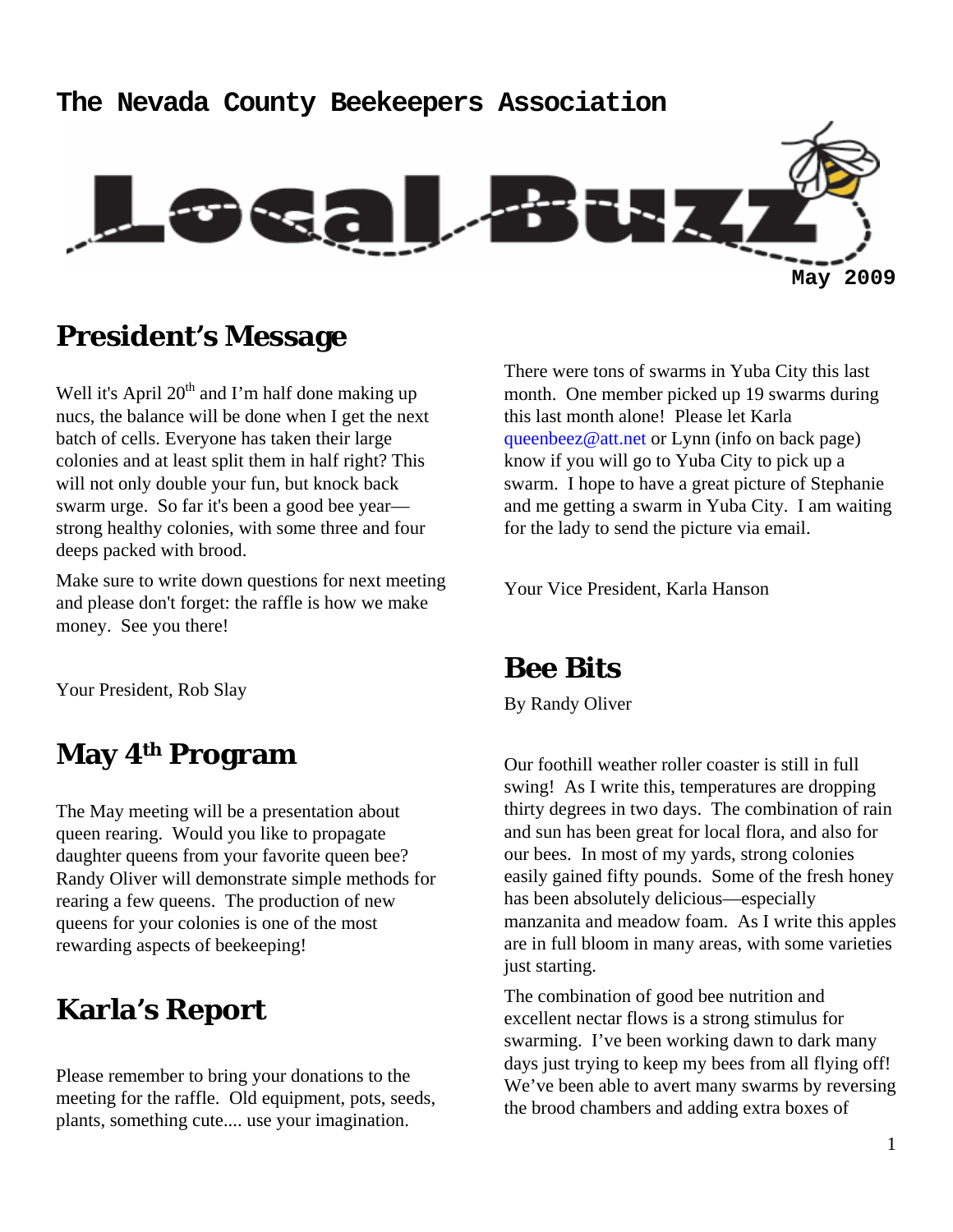drawn combs. Some yards we simply split into singles, then returned four days later to add queen cells to the boxes without eggs.

However, I will be the first to admit that the recurrent storms and cold weather has probably prevented more swarms than my feeble actions. Colonies have built swarm cells, and been ready to go, then torn them down when the weather changed. Nature can be tough on bees, and we watched a nice swarm in a tall pine on my property die in the cold rain. On the other hand, we've also hived some huge ones.

A couple of days ago, my son Ian and I hived two swarms that were about ten feet apart. After a few minutes, the much larger one suddenly issued from the box with a roar. We laid back on the grass and looked up through them. If you've never done so, it is an amazing sight to watch the visual "traces" of their flight—it looks like black streaks about a foot long criss-crossing the sky.

The swarm slowly moved above us, then whirled down to join the smaller one. We had to shift boxes, since they couldn't all fit into a single deep.

It's not unusual for swarms to join together, or to split apart. Newbie Nick Colyer watched a swarm issue, then return. The old queen just couldn't fly well, and was on the ground with a bunch of bees in front of the hive. When this happens (it will happen with queens who have had their wings clipped on one side), you have a chance to split the colony before it swarms again with a virgin queen.

## **For Sale**

For Sale: Country Rubes Combo Screened Bottom Boards Special NCBA Club Price! Call Janet for details. 530-913-2724 or email at rubes@countryrubes.com.



# **April Minutes**

Pres. Rob Slay opened with Q&A. Karla Hanson is signing up for Swarm Hotline 265-3756. Hive swarming is beginning in Yuba City and surroundings in the Central Valley. Finance Janet Brisson Mar Start \$3006.18; Inc \$135; Exp \$94.28; End Bal \$3046.90. Program: Randy Oliver: Exchange of supers if most brood is in upper, separating the supers and adding queen or queen cell until built up; recombining at start of honeyflow when swarming season is over. If you have several swarm cells, the latest is the best. Band of stored honey should be moved below, reduces swarming--bees build new foundation above open area, not above honey band. John Miller's nucleus box assembly line photos--300+ ready to ship Honey business looks good this year.

#### **Sacramento Beekeeping Supplies**

- Complete line of all beekeeping supplies
- American dealer for Sheriff suits
- Gifts—bee themed children's wear, tableware, garden décor, etc
- Books—children's beekeeping, homemade cosmetics, candles • Beeswax candles, molds, waxes (soy and paraffin too) dyes,
- scents, and wicks
- Honeycomb sheets for rolling candles—35 colors

2110 X Street, Sacramento, CA 95818 (916) 451-2337 fax (916) 451-7008 Webpage at www.sacramentobeekeeping.com email: info@sacramentobeekeeping.com Open Tuesday through Saturday 10:00 – 5:30 **MAIL ORDERS RECEIVE QUICK SERVICE**

## **New Zealand Beekeeper Ordered To Pay Victims**

March 27, 2009

A Whangamata beekeeper who admitted selling honeycomb that poisoned 22 people last Easter has been ordered to pay more than \$3000 in reparation to victims in a case brought by the New Zealand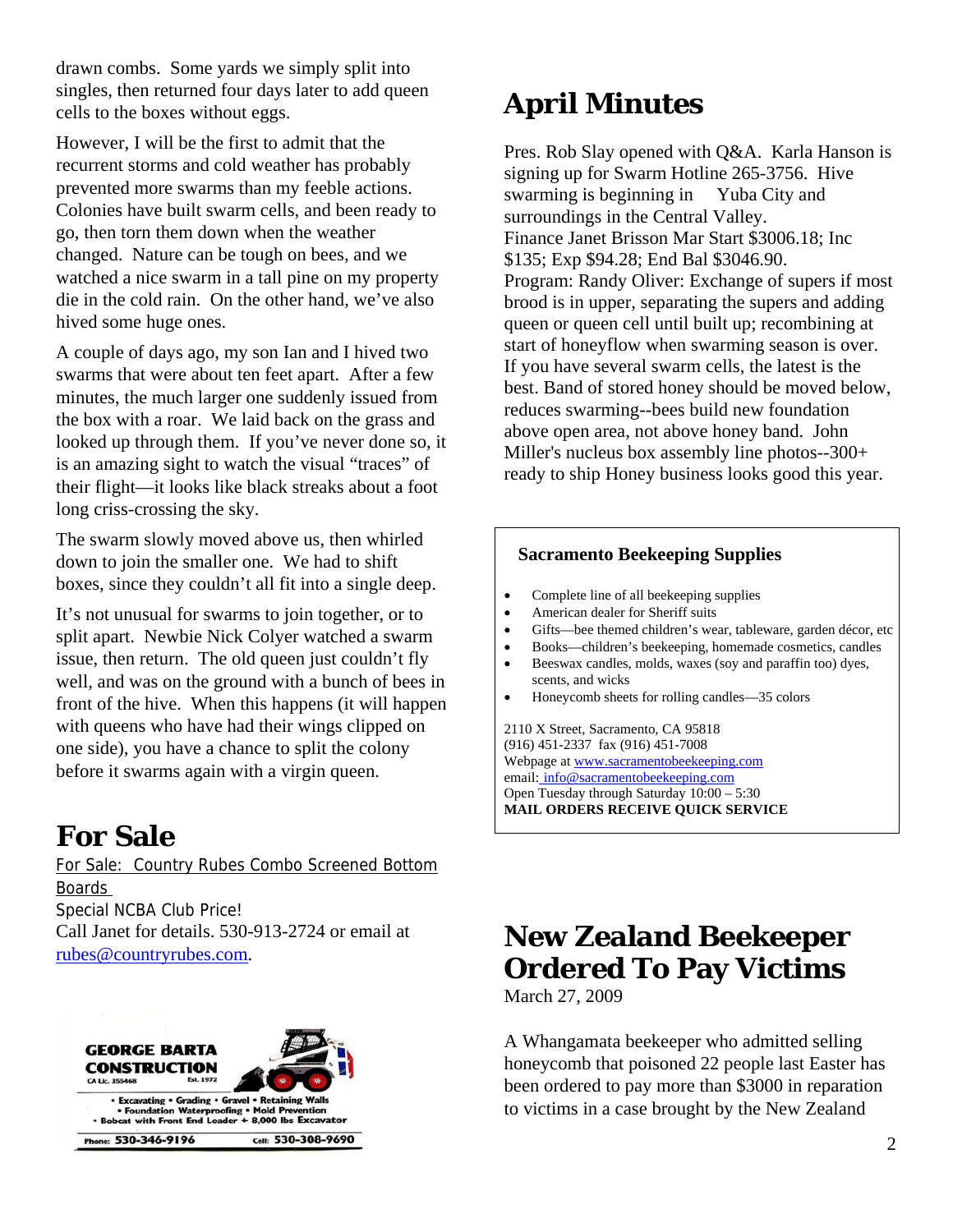Food Safety Authority. Kevin Prout, of Projen Apiaries, had earlier pleaded guilty to four charges under the Food Act. Three related to the sale of contaminated honeycomb, and a fourth covered incorrect labeling of the honey, which was produced and sold on the Coromandel Peninsula.

At Waihi District Court yesterday, Prout was spared a fine for the charges relating to the sale of honeycomb, but told to pay a total of \$3,350 reparation to some of the victims plus \$750 in laboratory costs and \$450 in solicitor's fees. He was convicted and discharged for the labeling offence. ³Some victims in this case were violently sick and taken to hospital suffering seizures. It is fortunate nobody died, said New Zealand Food Safety Authority Assistant Director Compliance and Investigation Justin Rowlands. He said the verdict was fair and reasonable: People need to be aware that there are laws governing food businesses, which are there to protect the consumer. If people fall foul of these, they can expect to be prosecuted.

The court heard that 22 people fell ill after eating Mr. Prout<sup>1</sup>s honeycomb in March last year. Testing of the leftover honeycomb found the honey, marketed as 'Taste of Whangamata Pure Honey', contained high levels of tutin. Toxic honey is produced when bees gather honeydew excreted by vine-hopper insects that have fed on the native tutu bush. Although tutin has no ill effects on bees or vine hoppers, it is highly toxic to humans - as little as one teaspoon of toxic honey can affect the nervous system. Under the Food Act, all food sold to the public must be safe to eat and sellers of food must be able to show they have taken all reasonable precautions to ensure the food they sell is safe. At the time of the poisonings, beekeepers were expected to manage the risk of their honey containing tutin either by removing hives and honey frames containing honey for human consumption before the risk period, or by closely monitoring the tutu, vine-hopper and foraging conditions around their apiaries during the honey season.

The Food (Tutin in Honey) Standard 2008 that came into force in January 2009 sets a maximum level of tutin in honey sold for human consumption. It also requires beekeepers in risk areas to ensure their product is safe by complying with at least one of a number of risk management options. These include harvesting honey before the end of December, checking tutu bushes for toxic honeydew or placing hives away from tutu. Honey may also be blended and tested as an alternative.

Beekeepers that follow the requirements of the food laws that apply to their business, and comply with the standard, are highly unlikely to sell products such as those that caused the tutin poisonings last Easter, Mr. Rowlands said.



#### **Honey Wanted**

Editor has received an inquiry from 'Amanda' regarding purchasing local unheated honey. If you have about 20 Lbs to sell, please give Amanda a call at 530-613-3861. She said any type would be fine. Thanks from Amanda